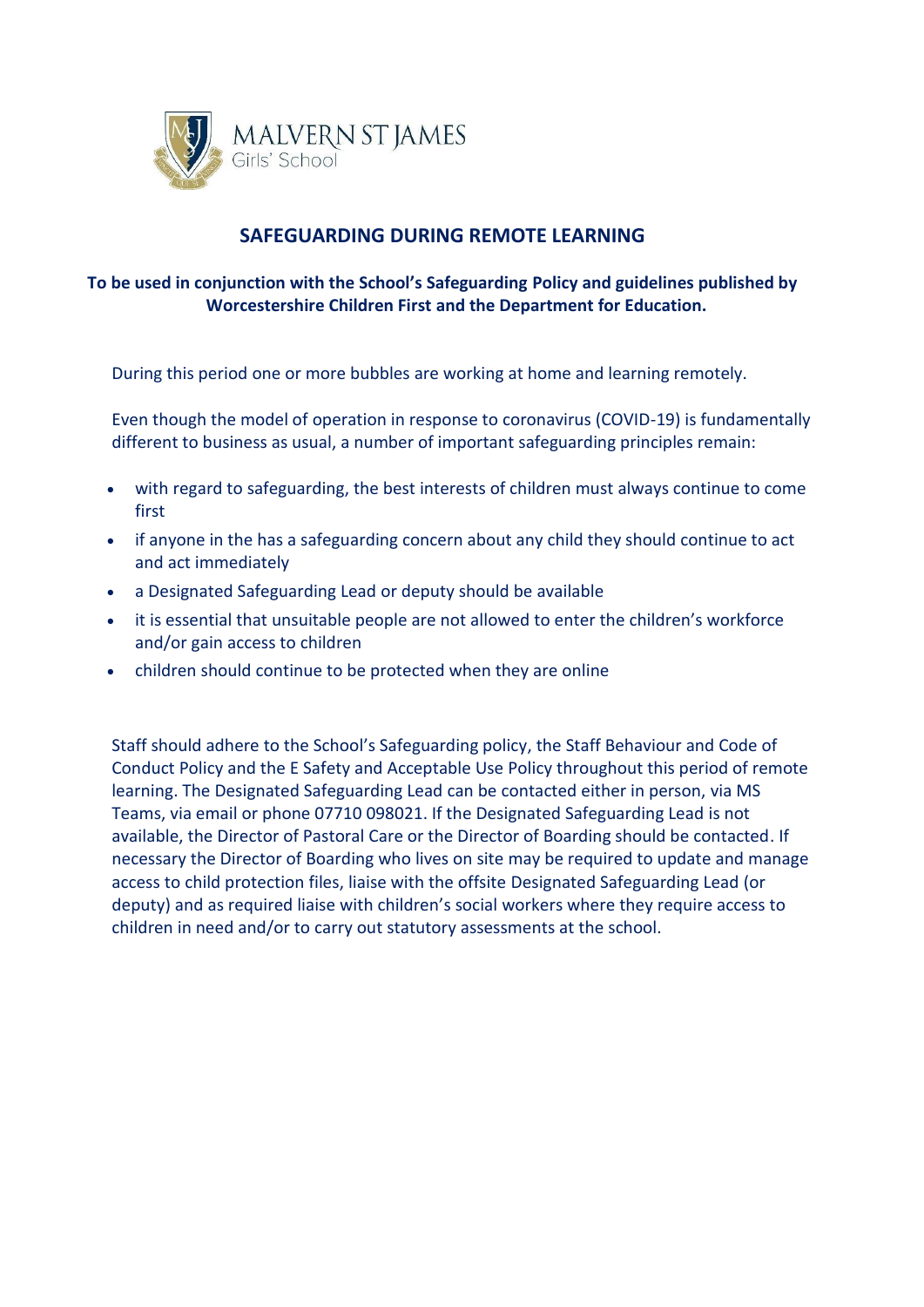Additional measures for remote working are required since we are not seeing pupils face to face:

#### **Behaviour online**

All girls and staff should adhere to the Code of Conduct on Remote Working (below).

Staff and girls must wear suitable clothing for online teaching and at all times conduct themselves with professionalism, just as they would at school in a classroom situation.

Computers should be used in appropriate areas (e.g. not a bedroom in use as such), the background blurred (use the three dots on the menu bar when in a meeting to bring up the command) to ensure privacy and a professional environment and culture must be maintained. This means that, just as with pupils, pets, family members etc must not be around during live lessons and the chat facility should be kept professional with minimal use of emojis etc. Cameras for both staff and girls should be turned on and remain on for the duration of the lesson unless directed otherwise by the member of staff; this forms part of our check on pupil wellbeing as well as reinforcing our culture. Please use the Rewards and Sanctions policy as normal.

All remote working should be via Microsoft Teams. It is recommended that group lessons are recorded which will assist with girls who miss lessons through illness or time zone differences. These should be posted on the relevant Microsoft Team, and not uploaded to the general Microsoft Teams Stream.

All 1:1 lessons and conversations via Microsoft Teams must be recorded for transparency. Parents should be aware of individual lessons taking place and these should be arranged in advance by email, copying in the parent and pupil.

Communication between parents and staff must only be via email in the usual way and parents should not be actively participating in live lessons unless they are providing technical help. Staff should alert the Designated Safeguarding Lead if they have concerns in this respect.

#### **Assessing risk**

Remote working brings additional risks to some pupils and these risks have been addressed at a whole school level (see Appendix B). Negative experiences and distressing life events, such as the current circumstances, can affect the mental health of pupils and their parents. Staff should be aware of this in setting expectations of pupils' work where they are at home. All MSJ pupils and staff are tracked weekly with a Pastoral Tracker and actions taken as appropriate which may include an e mail or a phone call via Teams with a pupil or contact with parents as necessary. The Pastoral Team have risk assessed all pupils individually and will continue to review the list to ensure that all girls are getting the support that they need, recognising that some pupils are vulnerable due to home circumstances, mental health, have an EHCP etc. The Pastoral Team will check in those who we have identified as needing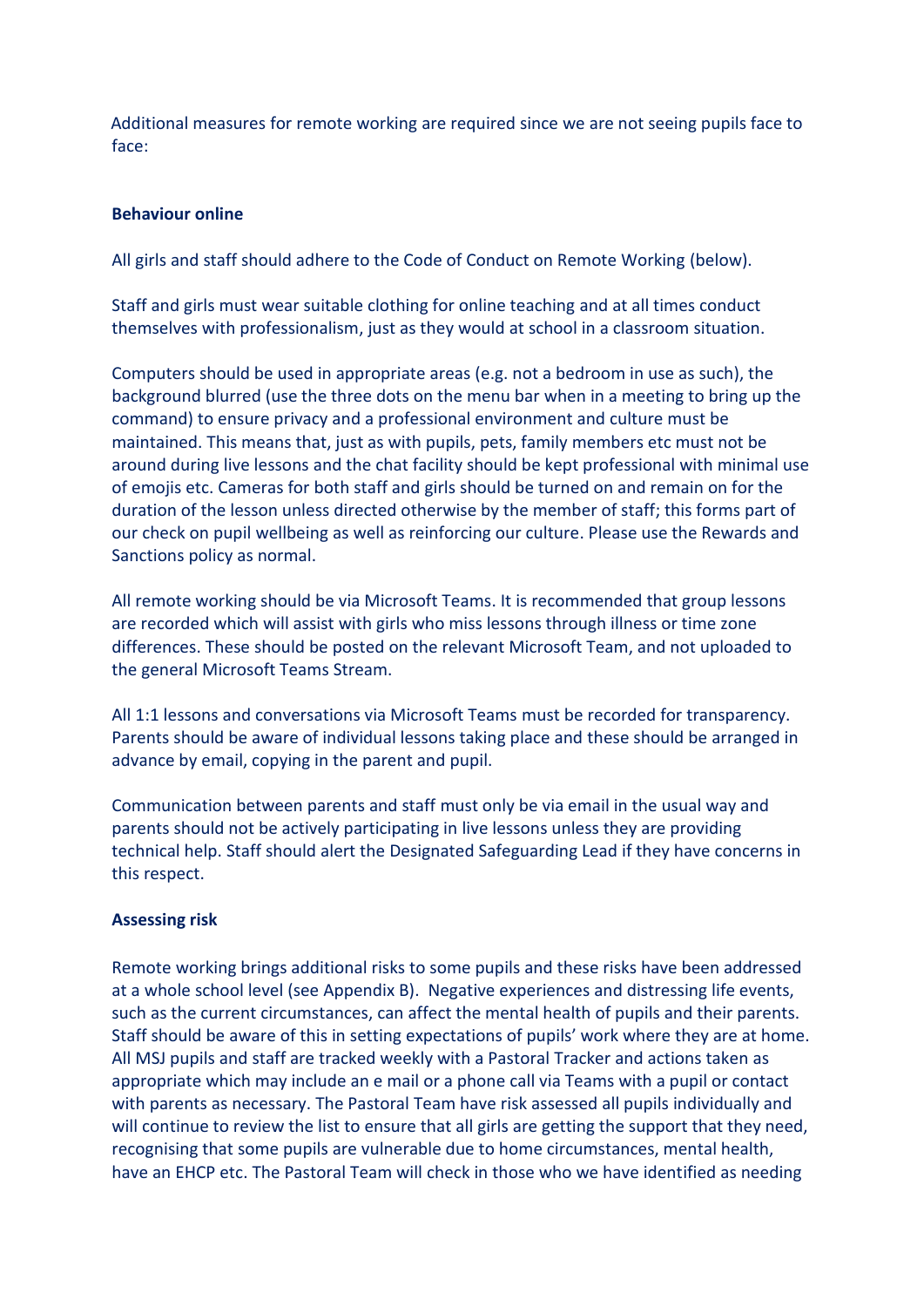more support whilst at home, and with those who emerge as the impact of school closures take effect.

Where they are providing for children of key workers and vulnerable children on site, the school will ensure that there is appropriate pastoral support to hand.

## **What to do if you are concerned about a pupil**

If staff are concerned about a pupil's wellbeing or academic performance as a result of the school closure they should record it on CPOMS in the usual way. The COVID19 Closure box should be used during the period of school closure in addition to other relevant categories. It will alert the safeguarding team.

The Designated Safeguarding Lead will contact Worcestershire Children First via the usual channels or the DfE coronavirus helpline email [DfE.coronavirushelpline@education.gov.uk](mailto:DfE.coronavirushelpline@education.gov.uk) Telephone 0800 046 8687

## **Information to parents**

All pupils will be regularly reminded that is they have concerns they should report to their form tutor, Head of Year or HoS as appropriate. Practical support is signposted:

- [Childline](https://www.childline.org.uk/?utm_source=google&utm_medium=cpc&utm_campaign=UK_GO_S_B_BND_Grant_Childline_Information&utm_term=role_of_childline&gclsrc=aw.ds&&gclid=EAIaIQobChMIlfLRh-ez6AIVRrDtCh1N9QR2EAAYASAAEgLc-vD_BwE&gclsrc=aw.ds) for support
- UK Safer [Internet](https://reportharmfulcontent.com/) Centre to report and remove harmful online content
- [CEOP](https://www.ceop.police.uk/safety-centre/) for advice on making a report about online abuse

Communications with parents will reinforce the importance of children being safe online. It is especially important for parents and carers to be aware of what their children are being asked to do online, including the sites they will asked to access and be clear who from the school or college (if anyone) their child is going to be interacting with online. Parents and carers may choose to supplement the school online offer with support from online companies and in some cases individual tutors. MSJ strongly advises that online support must only come from a reputable organisation/individual who can provide evidence that they are safe and can be trusted to have access to children. Support for parents and carers to keep their children safe online includes:

- [Internet](https://www.internetmatters.org/?gclid=EAIaIQobChMIktuA5LWK2wIVRYXVCh2afg2aEAAYASAAEgIJ5vD_BwE) matters for support for parents and carers to keep their children safe online
- **London Grid for [Learning](http://www.lgfl.net/online-safety/) for support for parents and carers to keep their children safe** online
- [Net-aware](https://www.net-aware.org.uk/) for support for parents and careers from the NSPCC
- [Parent](https://parentinfo.org/) info for support for parents and carers to keep their children safe online
- [Thinkuknow](http://www.thinkuknow.co.uk/) for advice from the National Crime Agency to stay safe online
- UK Safer [Internet](https://www.saferinternet.org.uk/advice-centre/parents-and-carers) Centre advice for parents and carers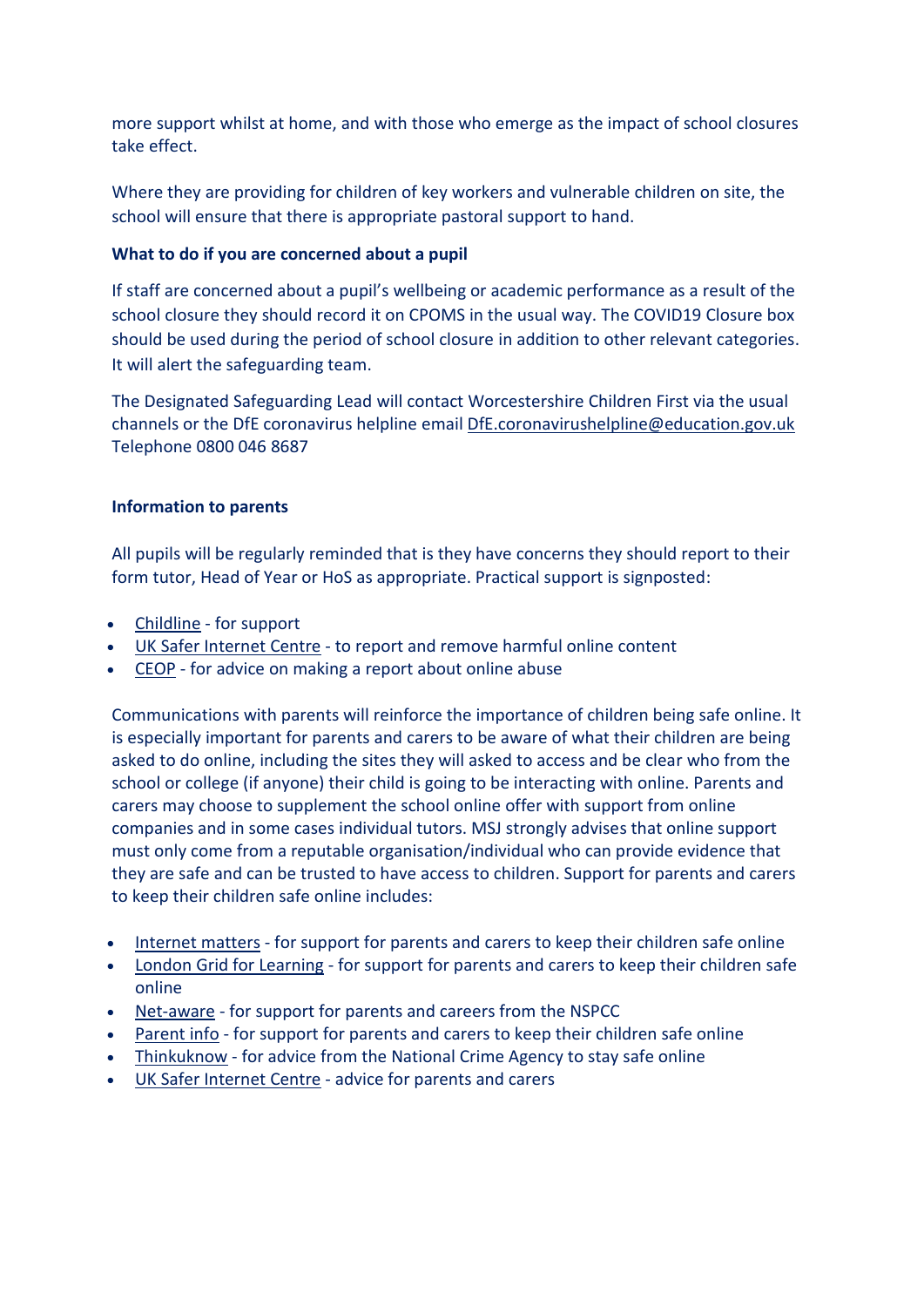## **Registration and attendance**

School attendance is mandatory from the start of the Spring Term either remotely or in person. Whether pupils are learning at home or school their attendance will be recorded in line with the latest guidance from the Department for Education.

Form tutors will register MSJ girls via iSAMS at 08:20 and at 13:30. This will capture most girls wherever they are in the world apart from those in the USA/Caribbean. For some girls it will be the end of their school day. Parents are still required to let us know if their daughter is unwell and unable to attend lessons. Form tutors are in an excellent position to pick up pastoral concerns via face to face working or via the chat facility. Coronavirus and its consequences may put additional strain on families e.g. financial hardship, absent parents, challenging family dynamics and it is important to ensure that girls are coping with changing circumstances. Attendance at live lessons should be captured via iSAMS. The Head of Year and Attendance Office should be alerted if girls are not attending lessons or have not been online for a period of longer than 24 hours and parents will be contacted as usual. It is expected that parents will monitor their daughter's attendance whilst she is learning from home and work with the School to support their daughter if she is experiencing difficulties accessing online learning

### **Vulnerable children**

Ensuring that vulnerable children remain protected is a top priority. Vulnerable children include those who have a social worker and those children and young people up to the age of 25 with EHC plans. Children who fall into this category from within the MSJ community will be invited into school to board even if their Year group bubble is isolating off site.

## **Staff recruitment and training**

The School's Recruitment policy will be followed in line with the principles of KCSIE part 3. In response to COVID-19, the Disclosure and Barring Service (DBS) has made changes to its guidance on standard and enhanced DBS ID checking to minimise the need for face-toface contact. If a volunteer is used the checking and risk assessment process as set out in KCSIE should be followed. Under no circumstances should a volunteer who has not been checked be left unsupervised or allowed to work in regulated activity. The Single Central Record will be maintained and if necessary, risk assessments noted here.

Where new staff or volunteers are recruited they will be provided with a safeguarding induction by the Designated Safeguarding Lead or her deputy and will receive a copy of the Safeguarding policy to support this training. In most cases, staff and volunteers who work in other settings will already have received appropriate safeguarding training and all they will require is a copy of the receiving setting's child protection policy, confirmation of local processes and confirmation of Designated Safeguarding Lead arrangements.

### Appendix A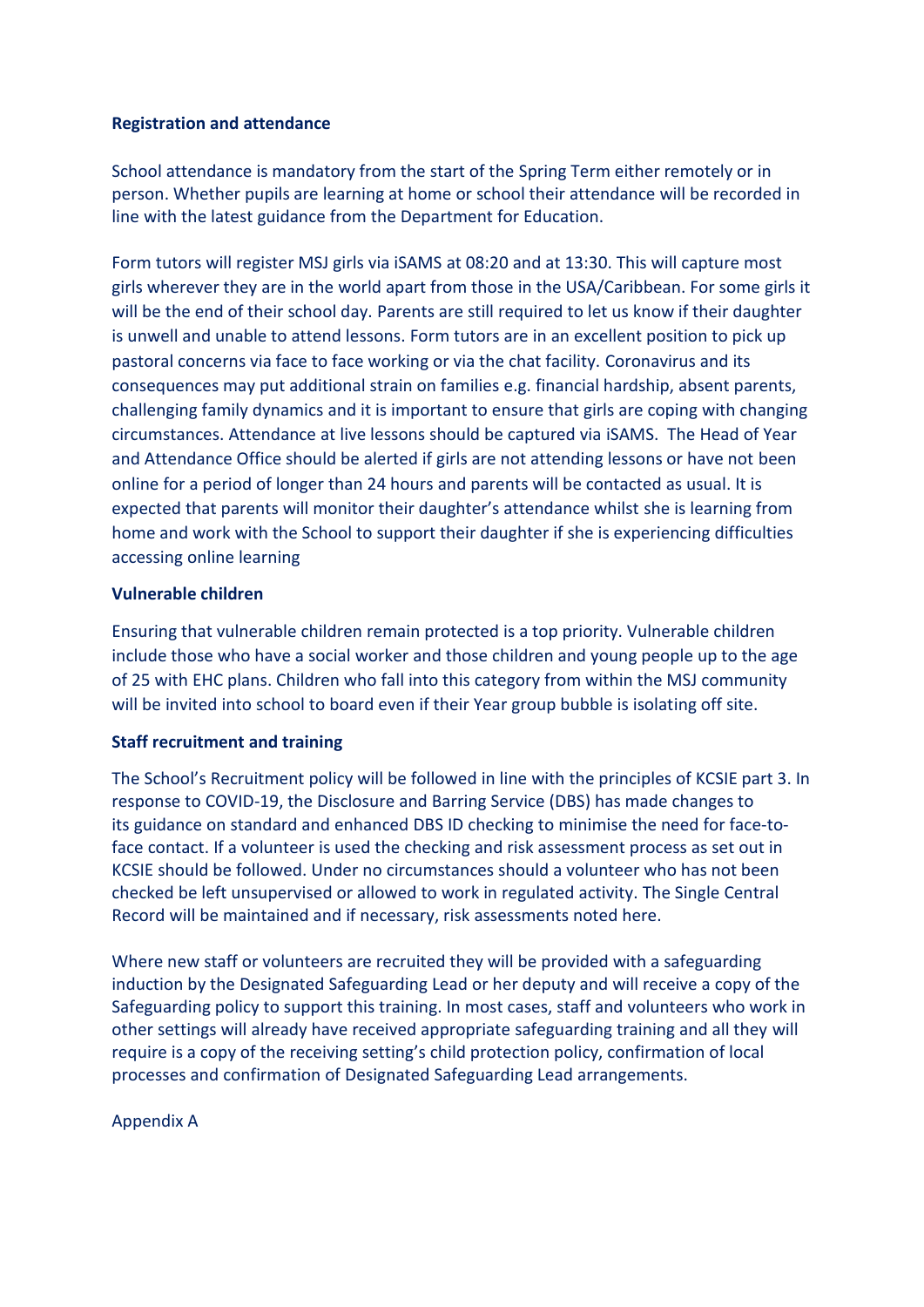

# **MSJ Code of Conduct for Remote Learning**

#### **Malvern St James expects every girl to be:**

- Honest
- Considerate
- Kind
- **Courteous**
- **Respectful**
- **Tolerant**

You will need a device which has a camera and audio Remember that the E Safety and Acceptable Use Policy, School Code of Conduct and Digital Device Policy apply at all times

#### **Behaviour in a Digital Classroom**

When you enter a digital classroom, you will be expected to conduct yourself in the same ways as when you enter a classroom at school.

This applies to:

- Dress you should be dressed in appropriate clothing as on a home clothes day and in compliance with school rules regarding hair and make-up
- Conduct as per the School Code of Conduct (please read)
- Location in an appropriate room (not in a bathroom or toilet or bedroom in use); be aware of what is in the background of your screen and blur the background. Choose a quiet location so that you don't get distracted
- Posture sit appropriately; it is not suitable to be lying down or wandering around or with feet on show
- Language formal, courteous, English, rules regarding turn-taking apply as in class. Remember that your teacher can see the chat stream so keep it professional
- Timing punctuality is important. We will still be keeping attendance records
- Recording Lessons your teacher will record lessons where appropriate via Teams. Pupils should not make their own recordings or share lesson recordings with others.
- Digital Devices should only be used for educational purposes during lessons; rules about using additional screens including mobile phones, apply and you must not use the chat function to message peers during a lesson.

#### Updated December 2020

**Appendix B Risk assessment Whole School during partial remote working**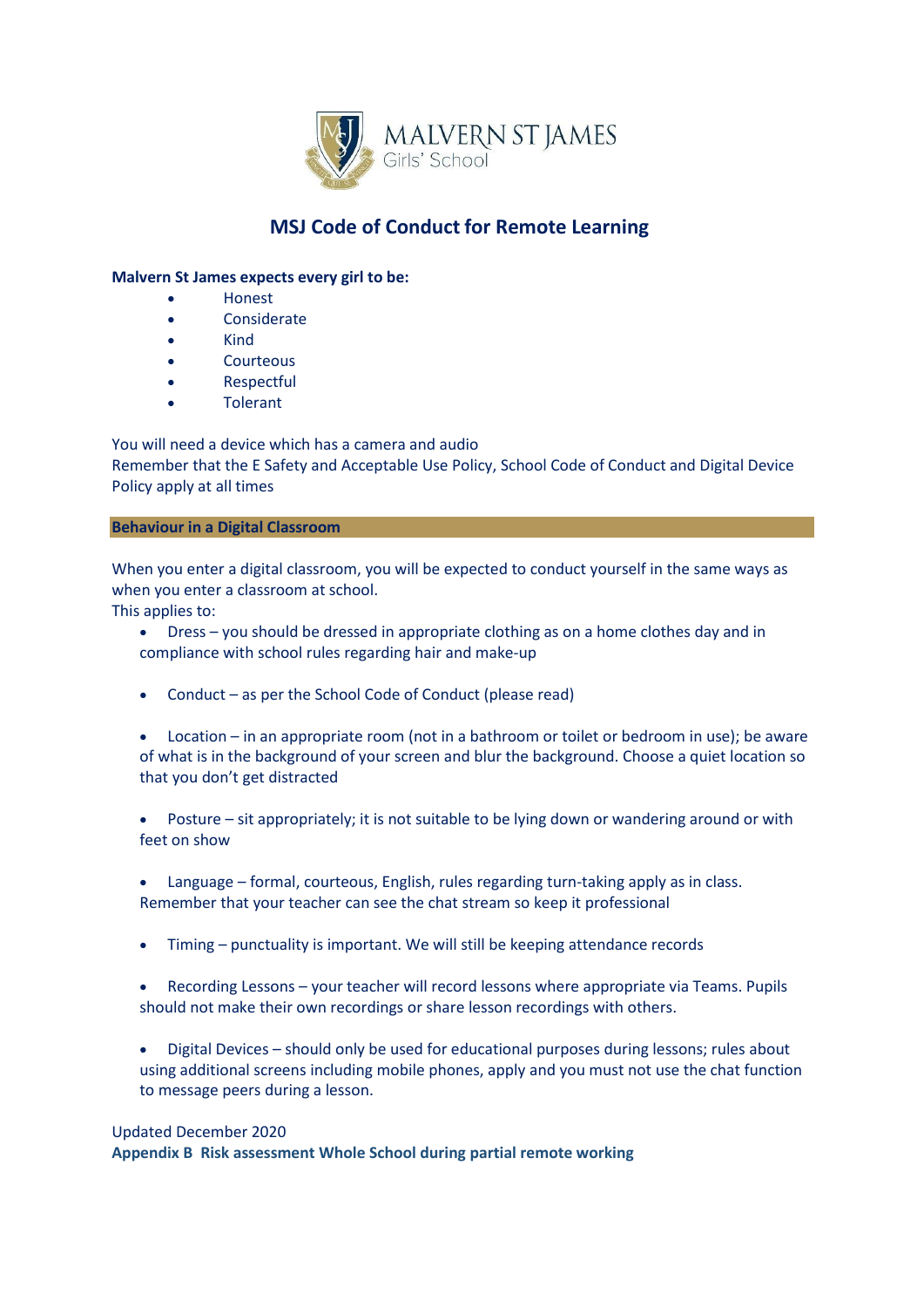**Likelihood** of 1 very unlikely, 2 unlikely, 3 possible, 4 likely and 5 very likely, multiplied by the **impact** of 1 negligible, 2 minor, 3 moderate, 4 significant and 5 severe

| <b>Risk</b>                                                                                                                                | Likeli-<br>hood x<br>Impact | <b>Mitigation</b><br>measures                                                                                                                                                                                             | <b>Action required</b>                                                                                                       | <b>Person</b><br>responsible                                                                                |
|--------------------------------------------------------------------------------------------------------------------------------------------|-----------------------------|---------------------------------------------------------------------------------------------------------------------------------------------------------------------------------------------------------------------------|------------------------------------------------------------------------------------------------------------------------------|-------------------------------------------------------------------------------------------------------------|
| Access by adults to children (eg<br>volunteers) bypassing normal<br>safer recruitment policies and<br>procedures                           | $1x4 = 4$                   | Safer recruitment<br>policies followed.                                                                                                                                                                                   | Designated<br>Safeguarding<br>Lead to inform<br>HR.<br>Director of<br>Operations to<br>check Single<br><b>Central Record</b> | Designated<br>Safeguarding<br>Lead<br><b>HR</b><br><b>Director</b><br><b>Operations</b>                     |
| Child sexual abuse through the<br>virtual learning environment                                                                             | $3x4=$<br>12                | Code of conduct<br>for staff and lesson<br>recorded. All 1:1<br>lessons booked in<br>advance via girl and<br>parent.<br>Regular pastoral<br>check ins face to<br>face and via online<br>survey                            | <b>Report and</b><br>follow up<br>concerns as<br>necessary                                                                   | Form Tutors,<br>Head of Year,<br>Director Of<br>Pastoral Care,<br>Designated<br>Safeguarding<br>Lead        |
| Online peer on peer/child on<br>child abuse through the absence<br>of normal face to face contact<br>and heightened use of social<br>media | $3x3=9$                     | Code of conduct<br>Regular pastoral<br>check ins face to<br>face and via online<br>survey. Teaching<br>staff encouraged to<br>report concerns<br>and changes.<br><b>Tangible MSJ</b><br>culture in online<br>environment. | <b>Report and</b><br>follow up<br>concerns as<br>necessary                                                                   | Form Tutors,<br>Head of Year,<br>Director Of<br>Pastoral Care,<br>Designated<br>Safeguarding<br>Lead        |
| Neglect of children where<br>parents are too ill, anxious, or too<br>burdened with work to be able to<br>care for them                     | $3x3=9$                     | Form time each<br>day for pastoral<br>care. Regular<br>pastoral check ins<br>face to face by<br>tutors and HoY.<br>Pastoral team track<br>changes if<br>prolonged absence.                                                | <b>Report and</b><br>follow up<br>concerns as<br>necessary                                                                   | Form Tutors,<br>Head of Year,<br><b>Director Of</b><br>Pastoral Care,<br>Designated<br>Safeguarding<br>Lead |
| Risk of pupils not having access to<br>usual pastoral and welfare<br>support within the<br>organisation/reporting concerns                 | $2x3=6$                     | Form time each<br>day for pastoral<br>care. Regular<br>pastoral check ins<br>face to face.                                                                                                                                | <b>Report and</b><br>follow up<br>concerns as<br>necessary                                                                   | Form Tutors,<br>Head of Year,<br>Director Of<br>Pastoral Care,<br>Designated                                |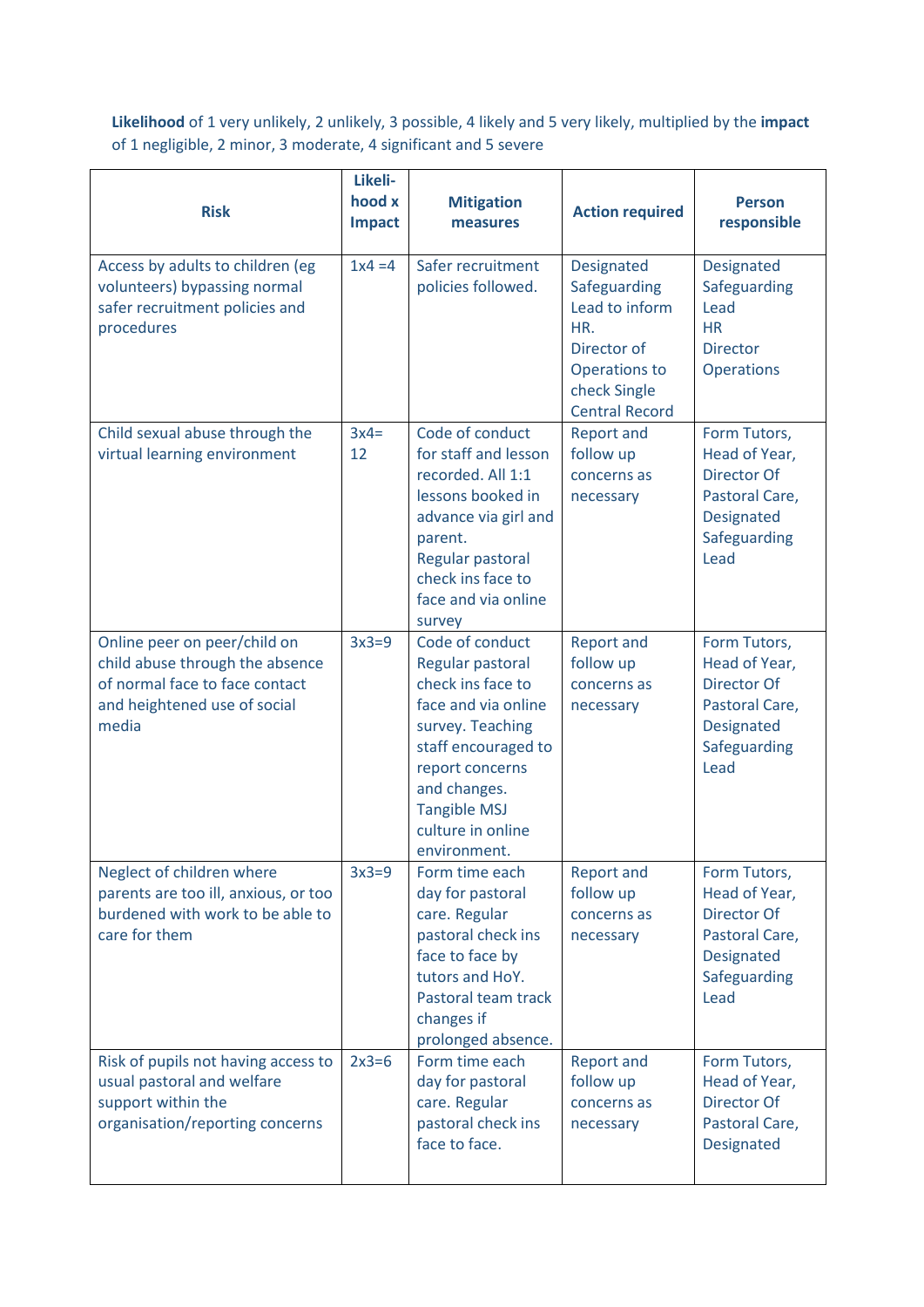|                                                                                                                                                                                                     |              |                                                                                                                                                                                                      |                                                                                                                         | Safeguarding<br>Lead                                                                                                                                                                                                                        |
|-----------------------------------------------------------------------------------------------------------------------------------------------------------------------------------------------------|--------------|------------------------------------------------------------------------------------------------------------------------------------------------------------------------------------------------------|-------------------------------------------------------------------------------------------------------------------------|---------------------------------------------------------------------------------------------------------------------------------------------------------------------------------------------------------------------------------------------|
| Staff not having access to<br>Designated Safeguarding Leads,<br>or not reporting concerns                                                                                                           | $1x3=3$      | Designated<br>Safeguarding<br>Lea/Director of<br>Pastoral Care or<br>Director of<br><b>Boarding accessible</b><br>via Teams, e mail,<br>mobile phone.                                                | Designated<br>Safeguarding<br>Lead in regular<br>contact with<br>Safeguarding<br><b>Team and will</b><br>report absence | Designated<br>Safeguarding<br><b>Lead Director Of</b><br><b>Pastoral Care</b><br>Director Of<br><b>Boarding</b>                                                                                                                             |
| Staff-distress or anxiety related<br>to health or welfare of family<br>members or friends                                                                                                           | 3x4<br>$=12$ | Senior Leadership<br><b>Team HoS/Line</b><br>managers checking<br>in with teams.<br>Vulnerable staff<br>identified. Some<br>working from<br>home whilst school<br>is open. Pastoral<br>check ins.    | <b>Report and</b><br>follow up<br>concerns as<br>necessary                                                              | Director Of<br><b>Pastoral Care</b><br>Director Of<br><b>Boarding</b><br>Director Of<br><b>Teaching And</b><br>Learning,<br>Director Of<br>Operations,<br>Deputy Head,<br><b>Housemistress</b>                                              |
| Anxiety, stress or mental health<br>posed by isolation, excessive<br>screen time, worries around<br>academic work, exam or<br>qualifications, or simply by<br>exposure to worsening news<br>reports | 3x4<br>$=12$ | <b>Tutors and Head of</b><br>Year checking in<br>with forms.<br>Vulnerable girls<br>identified. Pastoral<br>check ins.                                                                               | <b>Report and</b><br>follow up<br>concerns as<br>necessary                                                              | Pastoral and<br><b>Prep Prefect</b><br>and wider<br>prefect team,<br>Head of Year,<br><b>Director Of</b><br><b>Pastoral Care</b><br>Director Of<br><b>Boarding</b><br>Director of<br>Pastoral Care,<br>Deputy Head,<br><b>Housemistress</b> |
| Inability of NHS, private or<br>charitable professionals to<br>provide medical or psychological<br>support for existing or developing<br>health conditions                                          | $4x3=$<br>12 | Vulnerable pupils<br>and staff identified<br>and regular<br>monitoring.<br>Regular check ins<br>and 1:1 support<br>sessions with<br>individuals as<br>necessary. School<br>counsellor to be<br>used. | <b>Report and</b><br>follow up<br>concerns as<br>necessary                                                              | Director of<br>Pastoral Care,<br>Wellbeing Lead,<br>School<br>Counsellor,<br>Designated<br>Safeguarding<br>Lead                                                                                                                             |